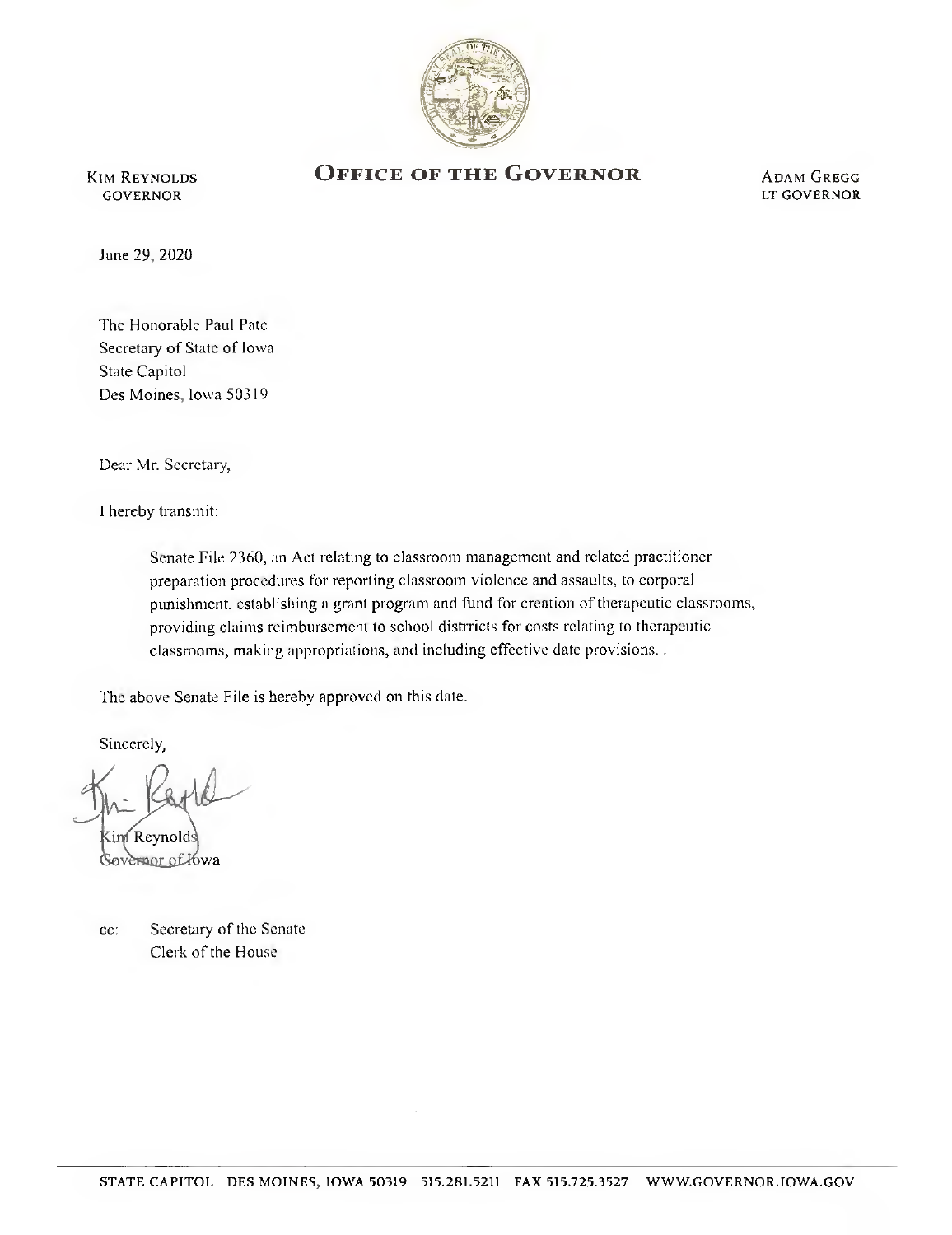

Senate File 2360

## AN ACT

RELATING TO CLASSROOM MANAGEMENT AND RELATED PRACTITIONER PREPARATION PROCEDURES FOR REPORTING CLASSROOM VIOLENCE AND ASSAULTS, TO CORPORAL PUNISHMENT, ESTABLISHING A GRANT PROGRAM AND FUND FOR CREATION OF THERAPEUTIC CLASSROOMS, PROVIDING CLAIMS REIMBURSEMENT TO SCHOOL DISTRICTS FOR COSTS RELATING TO THERAPEUTIC CLASSROOMS, MAKING APPROPRIATIONS, AND INCLUDING EFFECTIVE DATE PROVISIONS.

BE IT ENACTED BY THE GENERAL ASSEMBLY OF THE STATE OF IOWA:

Section 1. Section 256.9, Code 2020, is amended by adding the following new subsection:

NEW SUBSECTION. 60. Develop, establish, and distribute to all school districts evidence-based standards, guidelines, and expectations for the appropriate and inappropriate responses to behavior in the classroom that presents an imminent threat of bodily injury to a student or another person and for the reasonable, necessary, and appropriate physical restraint of a student, consistent with rules adopted by the state board pursuant to section 280.21. The director shall consult with the area education agencies to create comprehensive and consistent standards and guidance for professional development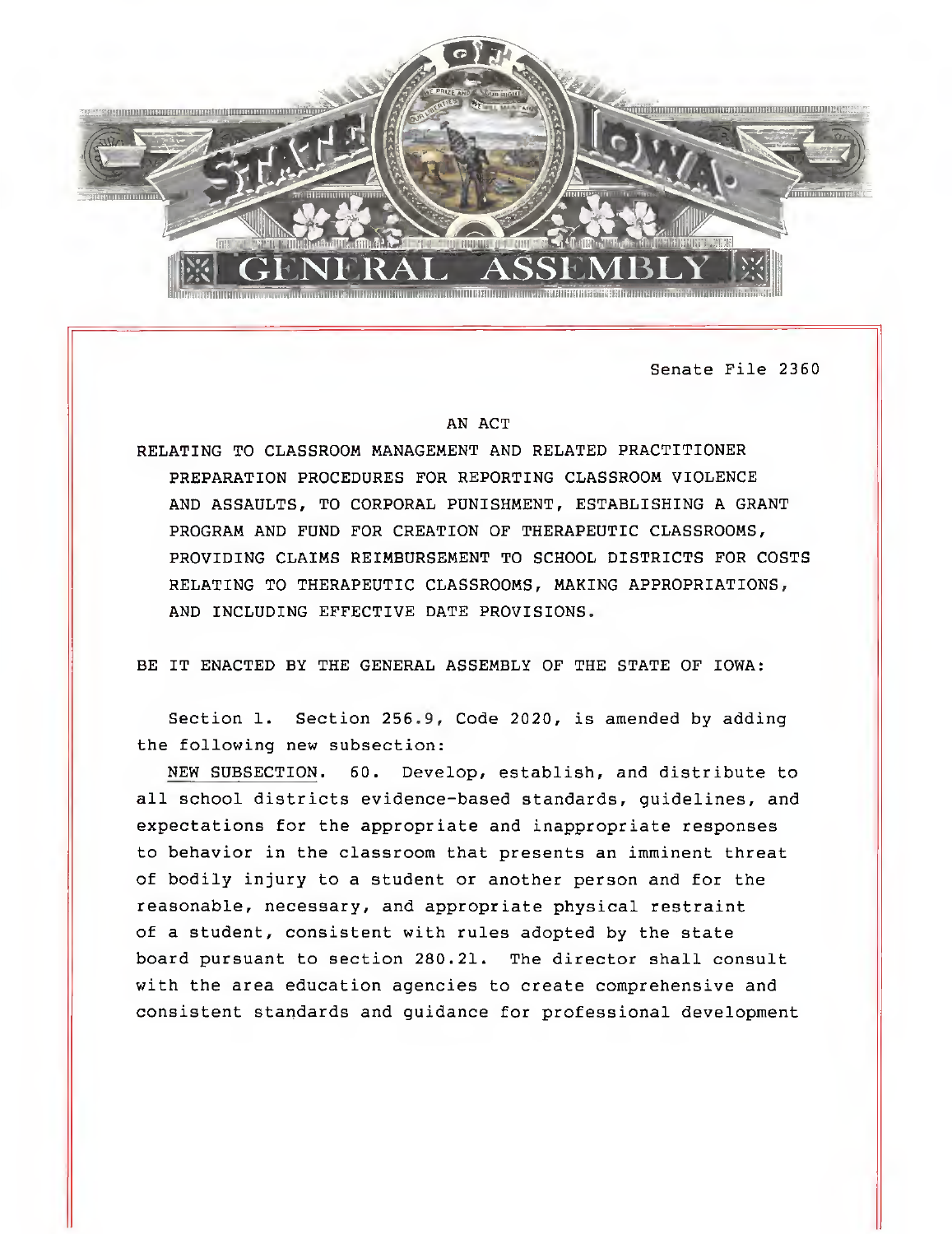relating to successfully educating individuals in the least restrictive environment, and for evidence-based interventions consistent with the standards established pursuant to this subsection.

Sec. 2. Section 256.16, subsection 1, paragraph c, Code 2020, is amended to read as follows:

 $c.$  Include in the professional education program, preparation that contributes to the education of students with disabilities and students who are gifted and talented, preparation in developing and implementing individualized education programs and behavioral intervention plans, preparation for educating individuals in the least restrictive environment and identifying that environment, and strategies that address difficult and violent student behavior and improve academic engagement and achievement, and preparation in classroom management addressing high-risk behaviors including $\tau$ but not limited to $_T$  behaviors related to substance abuse. Preparation required under this paragraph must be successfully completed before graduation from the practitioner preparation program.

Sec. 3. NEW SECTION. 256.25 Therapeutic classroom incentive grant program — fund.

1. The department shall create a therapeutic classroom incentive grant program to provide competitive grants to school districts for the establishment of therapeutic classrooms.

2. A school district, which may collaborate and partner with one or more school districts, area education agencies, accredited nonpublic schools, nonprofit agencies, and institutions that provide children's mental health services, located in mental health and disability services regions providing children's behavioral health services in accordance with chapter 331, subchapter III, part 6, may apply for a grant under this program to establish a therapeutic classroom in the school district in accordance with this section.

3. The department shall develop a grant application and selection and evaluation criteria. Selection criteria shall include a method for prioritizing grant applications submitted by school districts located in mental health and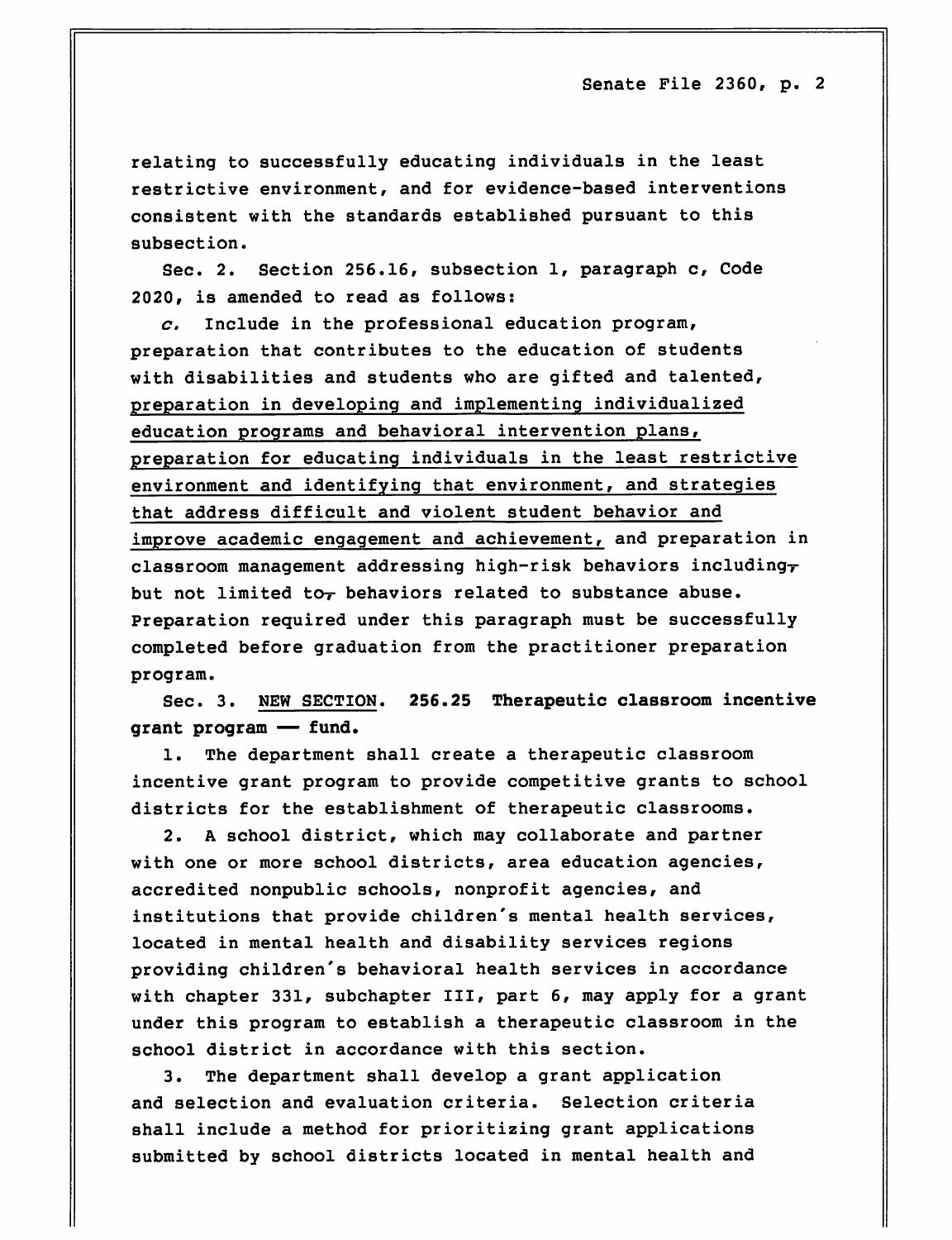disability services regions providing children's behavioral health services in accordance with chapter 331, subchapter III, part 6, with those proposing to serve the most students given highest priority. Grant awards shall be distributed as equitably as possible among small, medium, and large school districts. For purposes of this subsection, a small school district is a district with an actual enrollment of fewer than six hundred pupils; a medium school district is a district with an actual enrollment that is at least six hundred pupils, but less than two thousand five hundred pupils; and a large school district is a district with an actual enrollment of two thousand five hundred or more pupils.

4. a. The department may disburse moneys contained in the therapeutic classroom incentive fund as grants to school districts for the establishment of therapeutic classrooms.

b. The total amount of funding awarded for the establishment of therapeutic classrooms for a fiscal year shall not exceed an amount equivalent to the state cost per pupil multiplied by weighting of one and one-half pupil calculated for one hundred fifty pupils.

 $c.$  Grant awards shall be made for the establishment of therapeutic classrooms with one to five pupils, classrooms with six to ten pupils, and classrooms with eleven to fifteen pupils.

d. For purposes of calculating a therapeutic classroom grant award, the department shall determine grant awards based on the following:

(1) For classrooms with one to five pupils, using the state cost per pupil multiplied by weighting of one and one-half pupil multiplied by five.

(2) For classrooms with six to ten pupils, using the state cost per pupil multiplied by weighting of one and one-half pupil multiplied by ten.

(3) For classrooms with eleven to fifteen pupils, using the state cost per pupil multiplied by weighting of one and one-half pupil multiplied by fifteen.

e. Grant moneys credited to the therapeutic classroom incentive fund established under subsection 5 shall be distributed after December 31 but before the start of the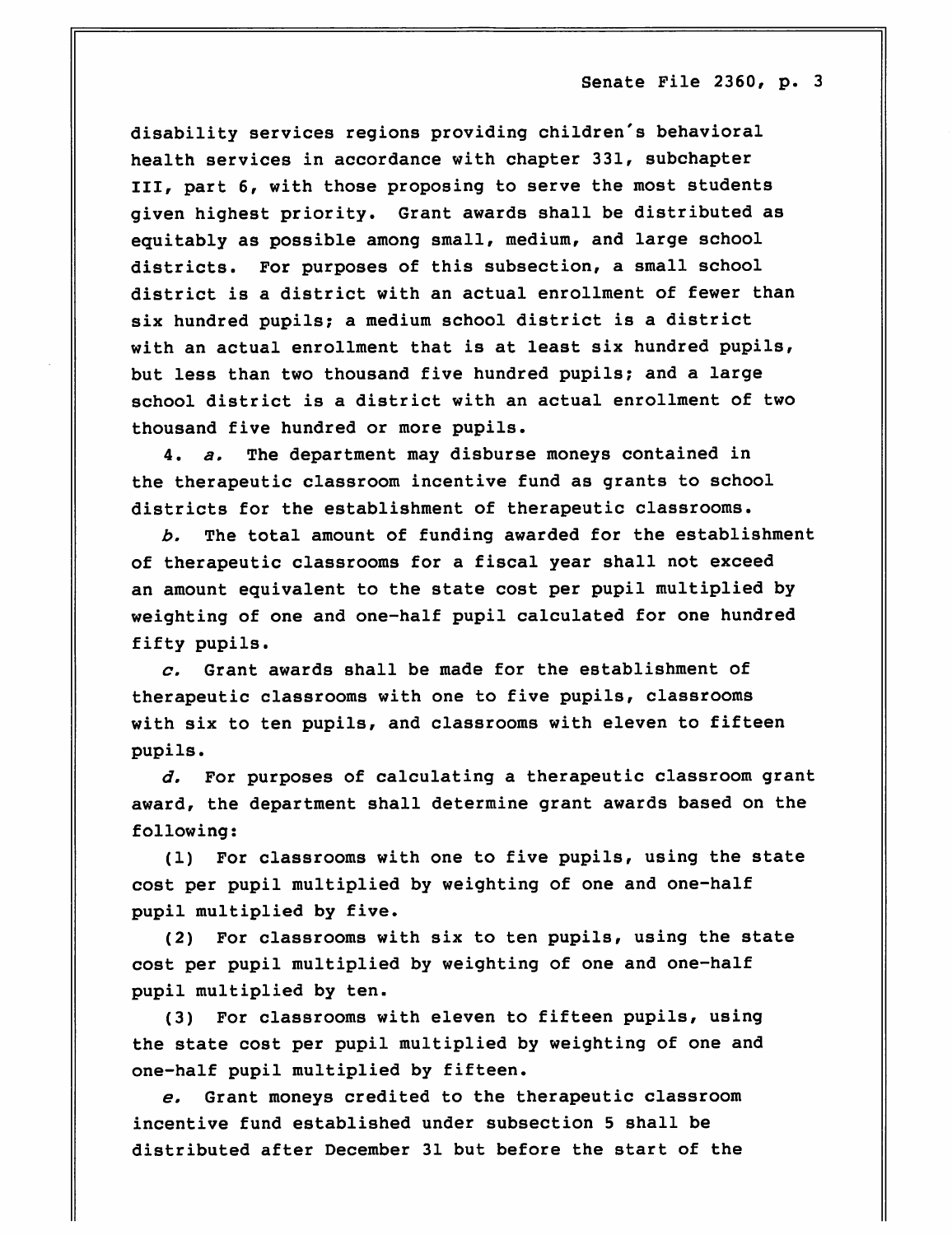school calendar for start-up costs for a new therapeutic classroom in the fall semester.

5. A therapeutic classroom incentive fund is established in the state treasury under the control of the department. Moneys credited to the fund are appropriated to the department for purposes of distributing grants under this section. The department may accept gifts, grants, bequests, and other private contributions, as well as state or federal moneys, for deposit in the fund. Moneys available in the therapeutic classroom incentive fund for a fiscal year shall be distributed as grants pursuant to this section. Notwithstanding section 8.33, moneys in the fund at the close of the fiscal year shall not revert but shall remain available for expenditure for the purposes designated for subsequent fiscal years.

6. Placement of a child requiring special education under chapter 256B in a therapeutic classroom, whether or not the school district operating such classroom receives funds under this section, is subject to the provisions of chapter 256B, to the administrative rules adopted by the state board for purposes of chapter 256B, and to the federal Individuals with Disabilities Education Act, 20 U.S.C. §1400 et seq., and shall not violate such laws, rules, or regulations.

7. For purposes of this section, "therapeutic classroom" means a classroom designed for the purpose of providing support for any student whose emotional, social, or behavioral needs interfere with the student's ability to be successful in the current educational environment, with or without supports, until the student is able to successfully return to the student's current education environment, with or without supports, including but not limited to the general education classroom.

Sec. 4. NEW SECTION. 256.25A Therapeutic classroom claims.

1. A school district may submit claims to the department for the costs of providing therapeutic classroom services and transportation services in accordance with this section.

a. (1) If the general assembly appropriates moneys for purposes of transportation claims reimbursement in accordance with this paragraph  $a''$ , a school district may submit a claim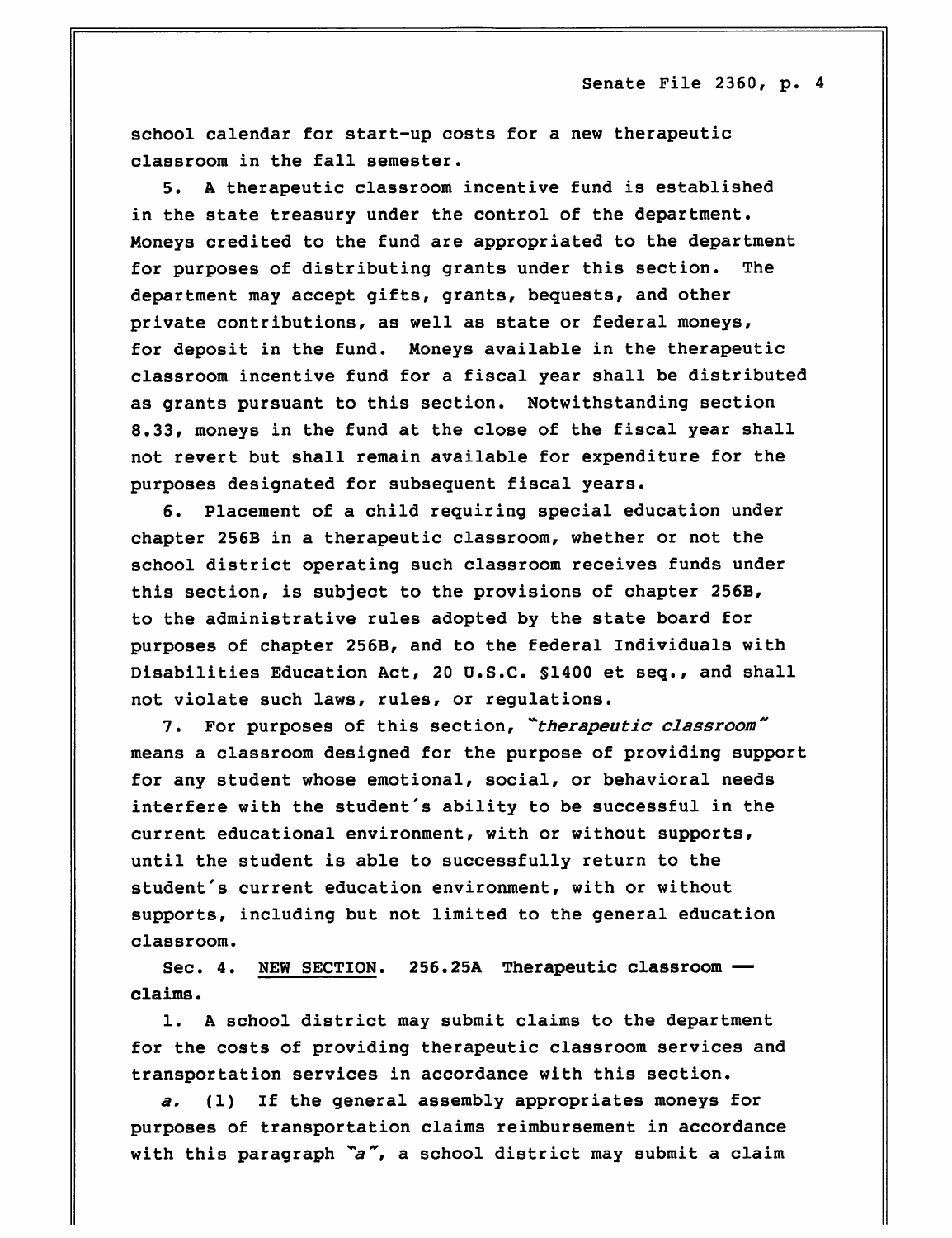for reimbursement for transportation services for students who are enrolled in the school district or in an accredited nonpublic school located within the boundaries of the school district, who have not been assigned a weighting under section 256B.9, but who are assigned to a therapeutic classroom that is located more than thirty miles from the school designated for attendance or accredited nonpublic school and is operated by another school district or accredited nonpublic school under an agreement between the school districts or between a school district and an accredited nonpublic school.

(2) Claims for transportation reimbursement shall be made to the department by the school district providing transportation during a school year pursuant to subparagraph (1). Claims submitted under this paragraph  $a^*$  shall be on a form prescribed by the department, and the claim shall include the number of eligible pupils transported, the number of days each pupil was transported, and a listing of the actual costs incurred. On or before December 1, 2023, the director of the department shall review the data collected through the claims process and shall prepare and submit to the general assembly a report containing an analysis of the efficacy of claims reimbursement in accordance with this section and recommendations for changes as appropriate.

b, (1) For each fiscal year beginning on or after July 1, 2022, there is appropriated from the general fund of the state to the department an amount necessary to pay all approved claims submitted under this paragraph  $\tilde{b}$ .

(2) A school district that provides a therapeutic classroom to students enrolled in a school district or an accredited nonpublic school may submit claims to the department for students assigned to such a classroom during the preceding school budget year who are not assigned a weighting under section 256B.9, subsection 1, paragraph  $\tilde{D}$ ,  $\tilde{C}$ , or  $\tilde{d}$ , and for whom behavioral intervention plans have been implemented.

(3) The amount of the claim shall be equal to the product of the following amounts:

(a) The product of one and five-tenths multiplied by the regular program district cost per pupil for the budget year during which the students identified under subparagraph (2)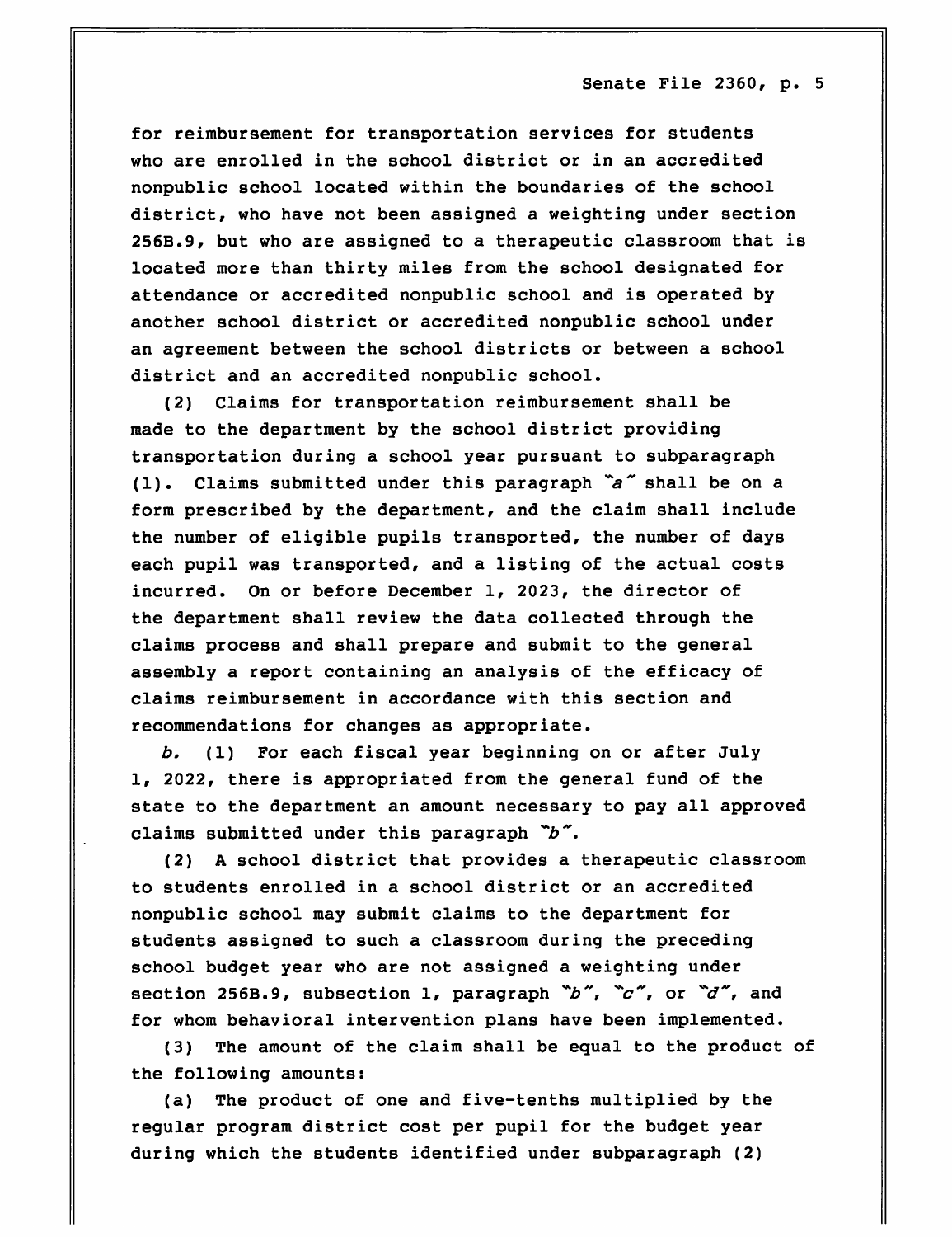were assigned to the therapeutic classroom.

(b) The quotient of the total number of days the students identified under subparagraph (2) were served in a therapeutic classroom divided by the maximum number of school days in the school district's calendar.

(4) Using end-of-year data submitted by each school district through student-level data collection, the department shall make claim forms available to each eligible school district containing the available data.

2. Nonpublic school students assigned to a therapeutic classroom under subsection 1, paragraph  $\tilde{b}$ , shall be enrolled in a school district as shared-time pupils under section 257.6, subsection 1, paragraph  $a^{\infty}$ , subparagraph (7), in order for the school district to submit a claim for reimbursement for services provided to such students under subsection 1, paragraph  $\tilde{b}$ .

3. The department shall prorate the amount of claims reimbursement under subsection 1, paragraph  $a''$ , if the amount of reimbursement claimed for all school districts under subsection 1, paragraph  $a^{\prime\prime}$ , exceeds the amount appropriated by the general assembly for such purpose plus any available remaining balances from prior fiscal years.

4. The costs of providing transportation to nonpublic school pupils as provided in this section shall not be included in the computation of district cost under chapter 257, but shall be shown in the budget as an expense from miscellaneous income. Any transportation reimbursements received by a school district for transporting nonpublic school pupils shall not affect district cost limitations of chapter 257. The reimbursements provided in this section are miscellaneous income as defined in section 257.2.

5. By June 15 of each year, school districts with eligible claims shall submit such claims to the department. By July 1 of each year, the department shall draw warrants payable to school districts which have established claims.

6. The state board shall adopt rules pursuant to chapter 17A to administer this section.

7. For purposes of this section, "therapeutic classroom" means the same as defined in section 256.25, subsection 7.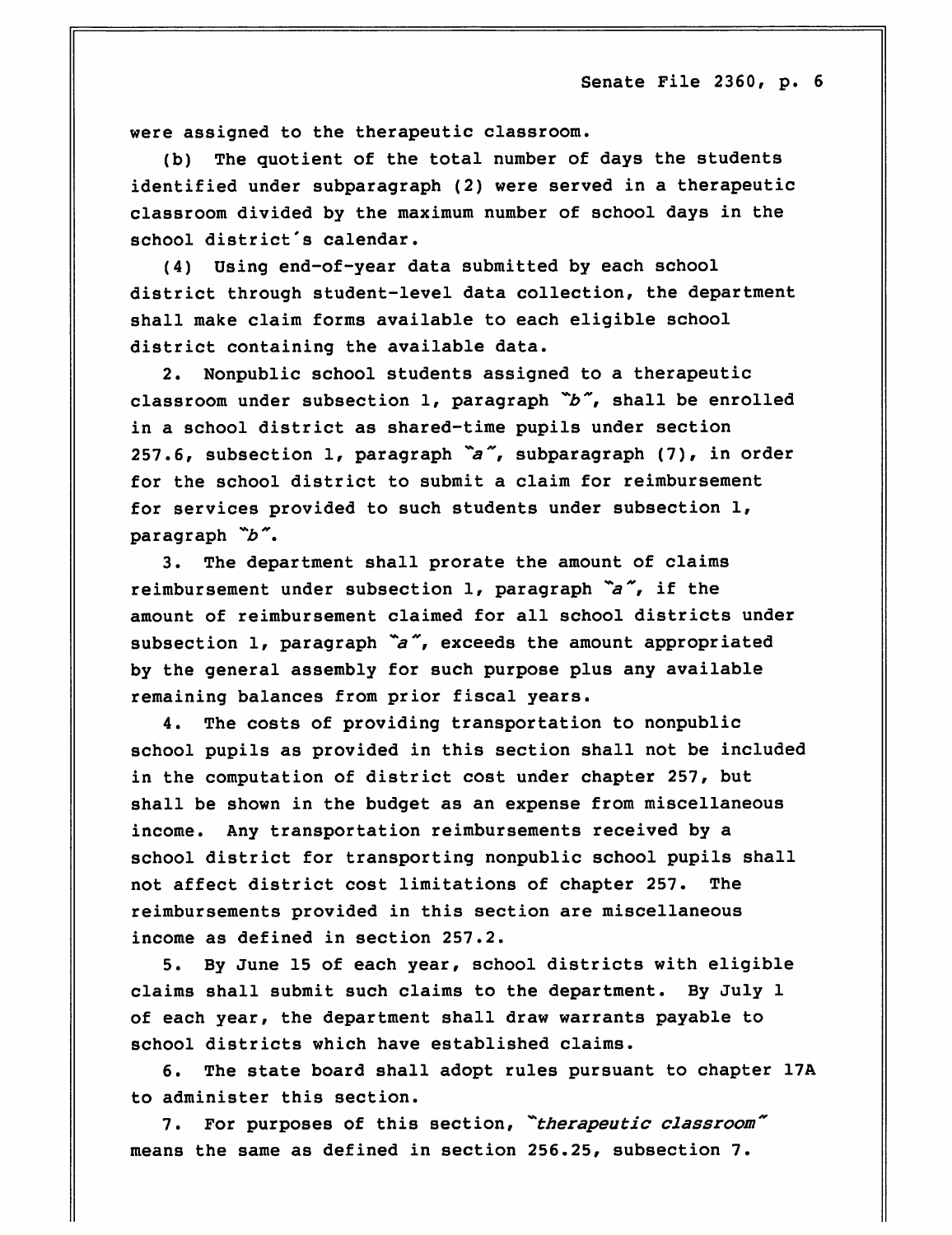Sec. 5. Section 256B.2, subsection 2, Code 2020, is amended to read as follows:

2. a. It is the policy of this state to require school districts and state-operated educational programs to provide or make provision, as an integral part of public education, for a free and appropriate public education sufficient to meet the needs of all children requiring special education. This chapter is not to be construed as encouraging separate facilities or segregated programs designed to meet the needs of children requiring special education when the children can benefit from all or part of the education program as offered by the local school district. To the maximum extent possible, children Children requiring special education shall, consistent with the least restrictive environment requirements under the federal Individuals with Disabilities Education Act, 20 U.S.C. §1400 et seq., attend regular classes and shall be educated with children who do not require special education.

b. (1) Whenever possible appropriate, hindrances to learning and to the normal functioning of children requiring special education within the regular school environment shall be overcome by the provision of special aids and services rather than by separate programs for those in need of special education.

(2) Special classes, separate schooling, or other removal of children requiring special education from the regular educational environment, shall occur only when, and to the extent that the nature or severity of the educational disability is such, that education in regular classes, even with the use of supplementary aids and services, cannot be accomplished satisfactorily.

(3) Individualized education programs for children requiring special education within the regular school environment and behavioral intervention plans shall not include provisions for clearing all other students out of the regular classroom in order to calm the child requiring special education or the child for whom a behavioral intervention plan has been implemented except as provided in section 279.51A.

 $c.$  For those children who cannot adapt to the regular educational or home living conditions, and who are attending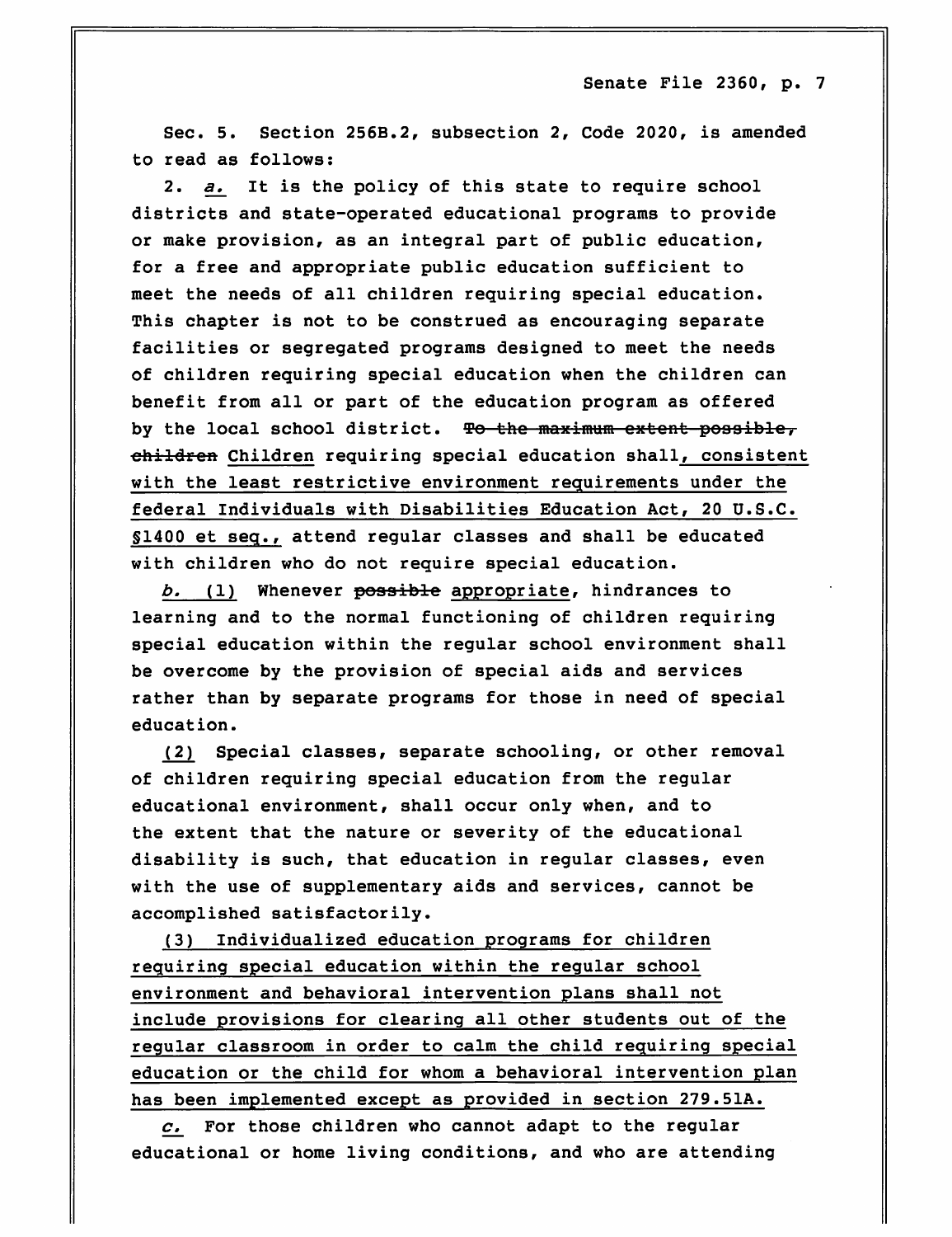facilities under chapters 263, 269, and 270, upon the request of the board of directors of an area education agency, the department of human services shall provide residential or detention facilities and the area education agency shall provide special education programs and services. The area education agencies shall cooperate with the board of regents to provide the services required by this chapter.

Sec. 6. Section 257.6, subsection 1, paragraph a, subparagraph (7), Code 2020, is amended to read as follows:

(7) A student attending an accredited nonpublic school or receiving competent private instruction under chapter 299A, who is assigned to a therapeutic classroom in accordance with section 256.25A or is participating in a program under chapter 261E, shall be counted as a shared-time student in the school district in which the nonpublic school of attendance is located for state foundation aid purposes.

Sec. 7. Section 257.16C, subsection 2, paragraph d, Code 2020, is amended to read as follows:

d. A school district's transportation cost per pupil shall be determined by dividing the school district's actual transportation cost for all children transported in all school buses for a school year pursuant to section 285.1, subsection 12, less the amount of transportation costs reimbursed under section 256.25A and the amount received for transporting nonpublic school pupils under section 285.1, by the district's actual enrollment for the school year, excluding the shared-time enrollment for the school year as defined in section 257.6.

Sec. 8. Section 272.2, subsection 1, paragraph a, Code 2020, is amended to read as follows:

a. License practitioners, which includes the authority to establish criteria for the licenses; establish issuance and renewal requirements; create application and renewal forms; create licenses that authorize different instructional functions or specialties; develop a code of professional rights and responsibilities, practices, and ethics, which shall, among other things, address the failure of a practitioner to fulfill contractual obligations under section 279.13, the failure of an administrator to protect the safety of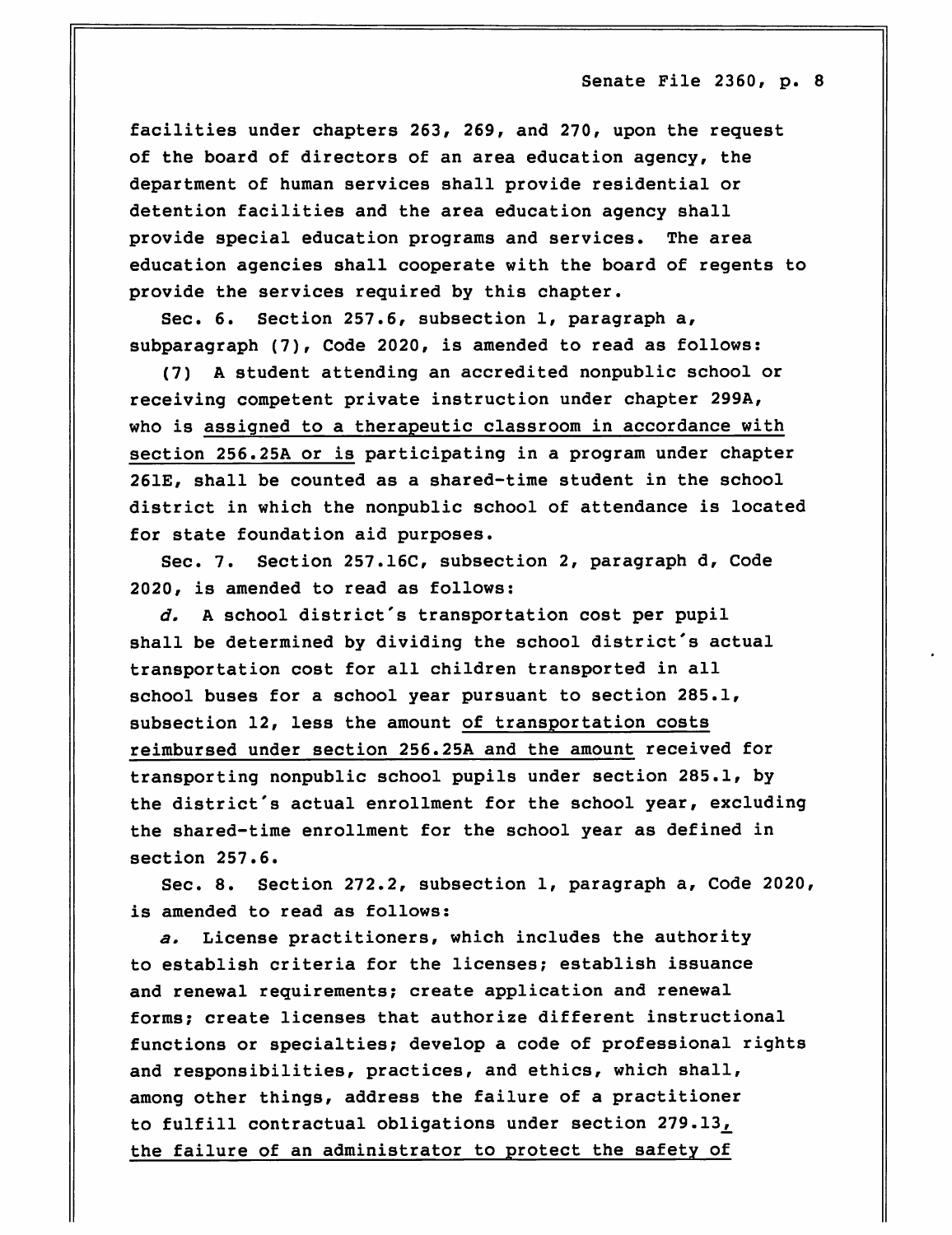staff and students, the failure of an administrator to meet mandatory reporter obligations, the refusal of a practitioner to implement provisions of an individualized education program or behavioral intervention plan, and habitual nonparticipation in professional development; and develop any other classifications, distinctions, and procedures which may be necessary to exercise licensing duties. In addressing the failure of a practitioner to fulfill contractual obligations, the board shall consider factors beyond the practitioner's control.

Sec. 9. NEW SECTION. 279.51A Classroom environment behavioral challenges — reports of violence or assault.

1. A classroom teacher may clear students from the classroom only if necessary to prevent or terminate an imminent threat of bodily injury to a student or another person in the classroom.

2. If a classroom teacher clears all other students from the classroom in accordance with subsection 1, the school principal shall, by the end of the school day if possible but at least within twenty-four hours after the incident giving rise to the classroom clearance, notify the parents or guardians of all students assigned to the classroom that was cleared. The notification shall not identify, directly or indirectly, any students involved in the incident giving rise to the classroom clearance. The principal of the school shall request that the parent or guardian of the student whose behavior caused the classroom clearance meet with the principal, the classroom teacher, and other staff as appropriate.

3. If the student whose behavior caused the classroom clearance has an individualized education program or a behavioral intervention plan, the classroom teacher shall call for and be included in a review and potential revision of the student's individualized education program or behavioral intervention plan by the student's individualized education program team. The area education agency, in collaboration with the school district, may, when the parent or guardian meets with the individualized education program team during the reevaluation of the student's individualized education program, inform the parent or guardian of individual or family counseling services available in the area.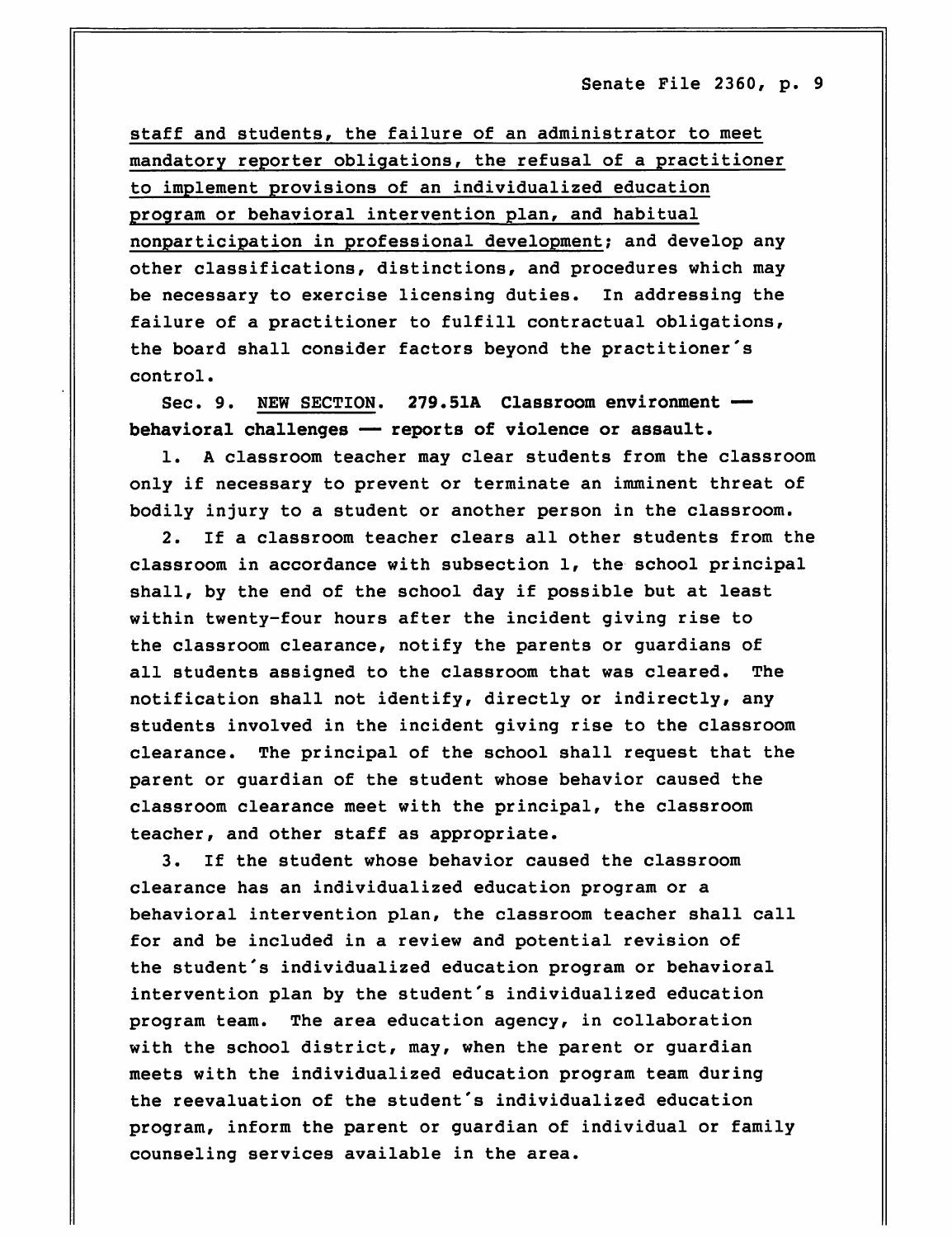4. A classroom teacher employed by a school district shall report any incident of violence that results in injury or property damage or assault by a student enrolled in the school to the principal of the school.

5. Each school district shall report to the department of education, in a manner prescribed by the department, an annual count of all incidents of violence that result in injury or property damage or assault by a student in a school building, on school grounds, or at a school-sponsored function, and any time a student is referred for the use of or transfer to a therapeutic classroom. The report shall include but not be limited to demographic information on students reported as victims and reported as perpetrators of incidents of violence that result in injury or property damage or assault, including but not limited to disaggregated information on race, gender, national origin, age, grade level, and disability, along with any other data required for the department to implement the federal Elementary and Secondary Education Act, as amended by the federal Every Student Succeeds Act, Pub. L. No. 114-95, with appropriate safeguards to ensure student privacy. The department shall compile and summarize the reports, categorized by behavior, and shall submit the summary to the general assembly by November 1 annually. A teacher or administrator who submits a report in accordance with this section and who meets the requirements of section 280.27 or section 613.21 shall be immune from civil or criminal liability relating to such action, as well as for participating in any administrative or judicial proceeding resulting from or relating to the report pursuant to the provisions of sections 280.27 and 613.21. The provisions of section 70A.29 shall apply to a teacher or administrator who submits a report in accordance with this section or who reports an incident of violence or assault to a local law enforcement agency in good faith and without fraudulent intent or the intent to deceive. Personal information regarding a student in a report submitted pursuant to this section shall be kept confidential as required under the federal Family Educational Rights and Privacy Act, 20 U.S.C. §1232g, and in the same manner as personal information in student records maintained, created, collected, or assembled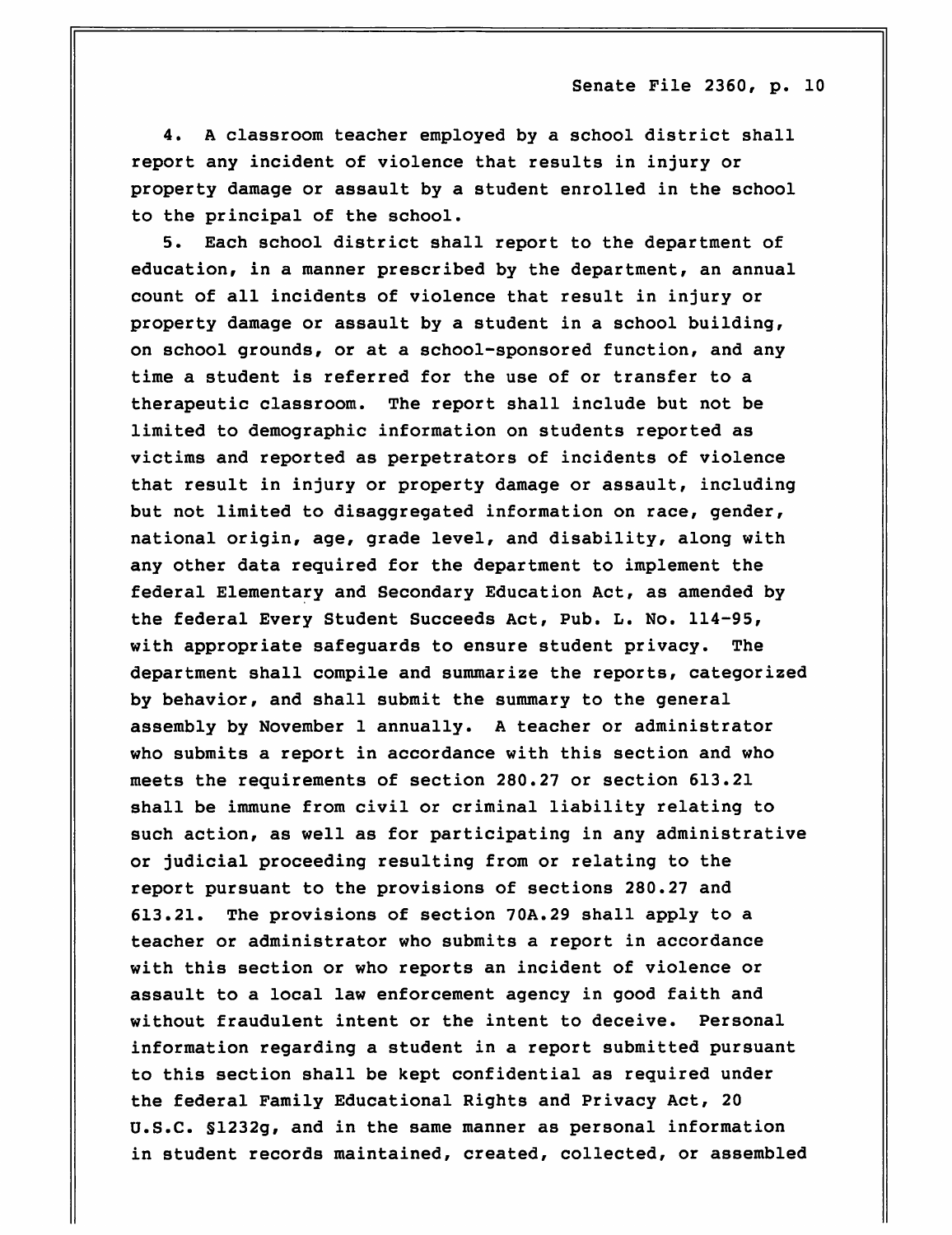by or for a school corporation or educational institution in accordance with section 22.7, subsection 1.

6. For purposes of this section, unless the context otherwise requires, "bodily injury" means physical pain, illness, or any other impairment of physical condition.

Sec. 10. Section 280.21, subsection 2, unnumbered paragraph 1, Code 2020, is amended to read as follows:

A school employee who, in the reasonable course of the employee's employment responsibilities, comes into physical contact with a student shall be granted immunity from any civil or criminal liability which might otherwise be incurred or imposed as a result of such physical contact, if the physical contact is reasonable under the circumstances and involves any of the following:

Sec. 11. Section 280.21, Code 2020, is amended by adding the following new subsection:

NEW SUBSECTION. 4. A school employee's employer and the board of educational examiners shall not engage in reprisal or retaliation against a school employee who, in the reasonable course of the employee's employment responsibilities, comes into physical contact with a student in accordance with this section.

Sec. 12. DEPARTMENT OF EDUCATION. There is appropriated from the general fund of the state to the department of education for the fiscal year beginning July 1, 2021, and ending June 30, 2022, the following amount, or so much thereof as is necessary, to be used for the purposes designated:

For developing, establishing, and distributing standards, guidelines, and expectations relating to behavior in the classroom, restraint of a student, and professional development relating to educating individuals in the least restrictive environment, and for research-based intervention strategies consistent with such standards, guidelines, and expectations, in accordance with section 256.9, subsection 60, as enacted by this Act:

\$ 500,000

Notwithstanding section 8.33, moneys received by the department pursuant to this section that remain unencumbered or unobligated at the close of the fiscal year shall not revert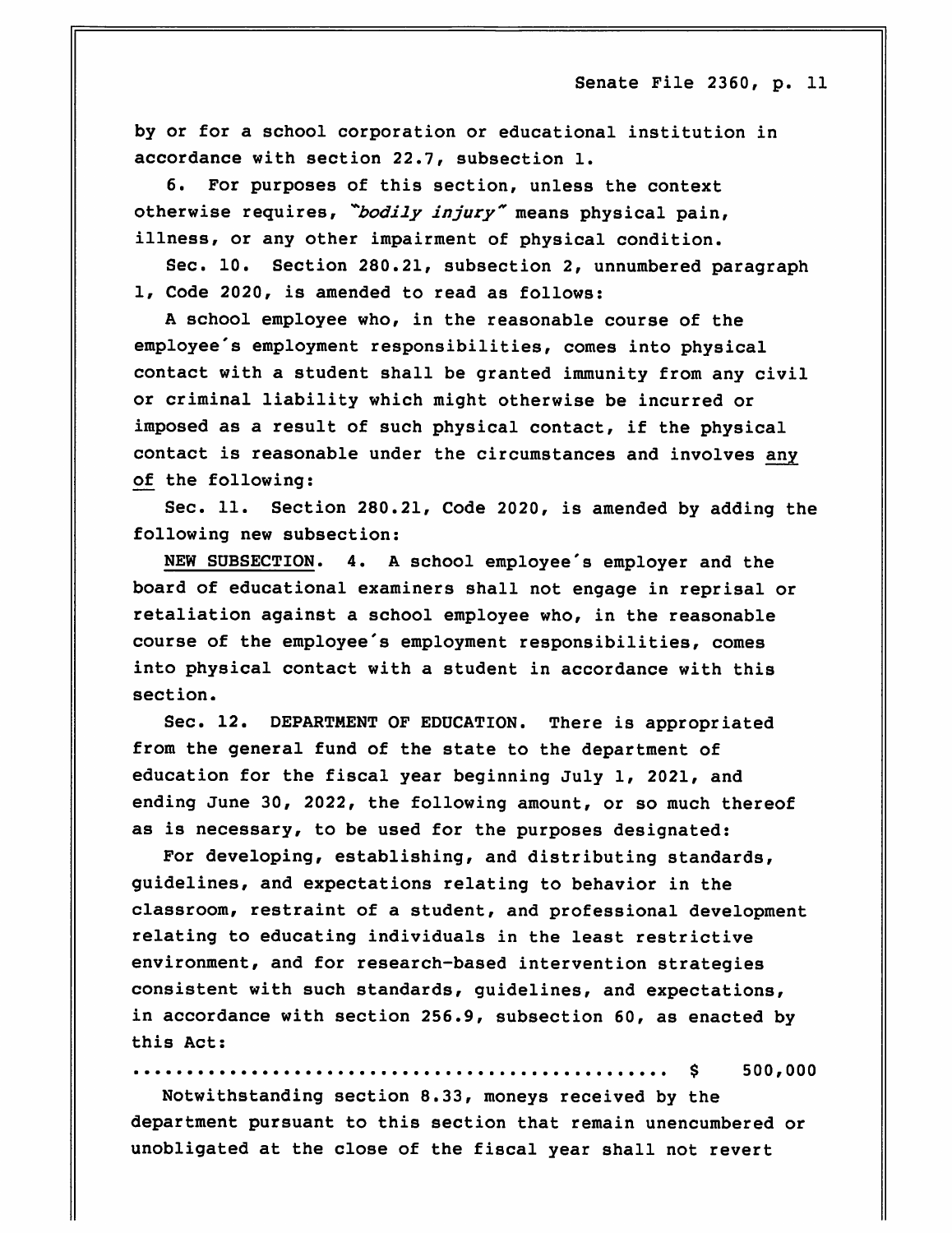but shall remain available for expenditure for the purposes specified in this section for the following fiscal year.

Sec. 13. DEPARTMENT OF EDUCATION — THERAPEUTIC CLASSROOM INCENTIVE FUND. There is appropriated from the general fund of the state to the department education for the fiscal year beginning July 1, 2021, and ending June 30, 2022, the following amount, or so much thereof as is necessary, to be used for the purposes designated:

For deposit in the therapeutic classroom incentive fund established pursuant to section 256.25, as enacted by this Act:

\$ 1,582,650

Sec. 14. DEPARTMENT OF EDUCATION — THERAPEUTIC CLASSROOM TRANSPORTATION CLAIMS REIMBURSEMENT. There is appropriated from the general fund of the state to the department of education for the fiscal year beginning July 1, 2021, and ending June 30, 2022, the following amount, or so much thereof as is necessary, to be used for the purposes designated:

For payment of school district claims for reimbursement submitted under section 256.25A, subsection  $1$ , paragraph  $\tilde{a}$ , as enacted by this Act:

\$ 500,000

Notwithstanding section 8.33, moneys received by the department pursuant to this section that remain unencumbered or unobligated at the close of the fiscal year shall not revert but shall remain available for expenditure for the purposes specified in this section for the following fiscal year.

Sec. 15. EMERGENCY RULES. The state board of education and board of educational examiners may adopt emergency rules under section 17A.4, subsection 3, and section 17A.5, subsection 2, paragraph "b", to implement the provisions of this Act and the rules shall be effective immediately upon filing unless a later date is specified in the rules. Any rules adopted in accordance with this section shall also be published as a notice of intended action as provided in section 17A.4.

Sec. 16. EFFECTIVE DATE. The following takes effect July 1, 2021:

The section of this Act amending section 256.16, subsection 1, paragraph "c".

Sec. 17. EFFECTIVE DATE. The following, being deemed of